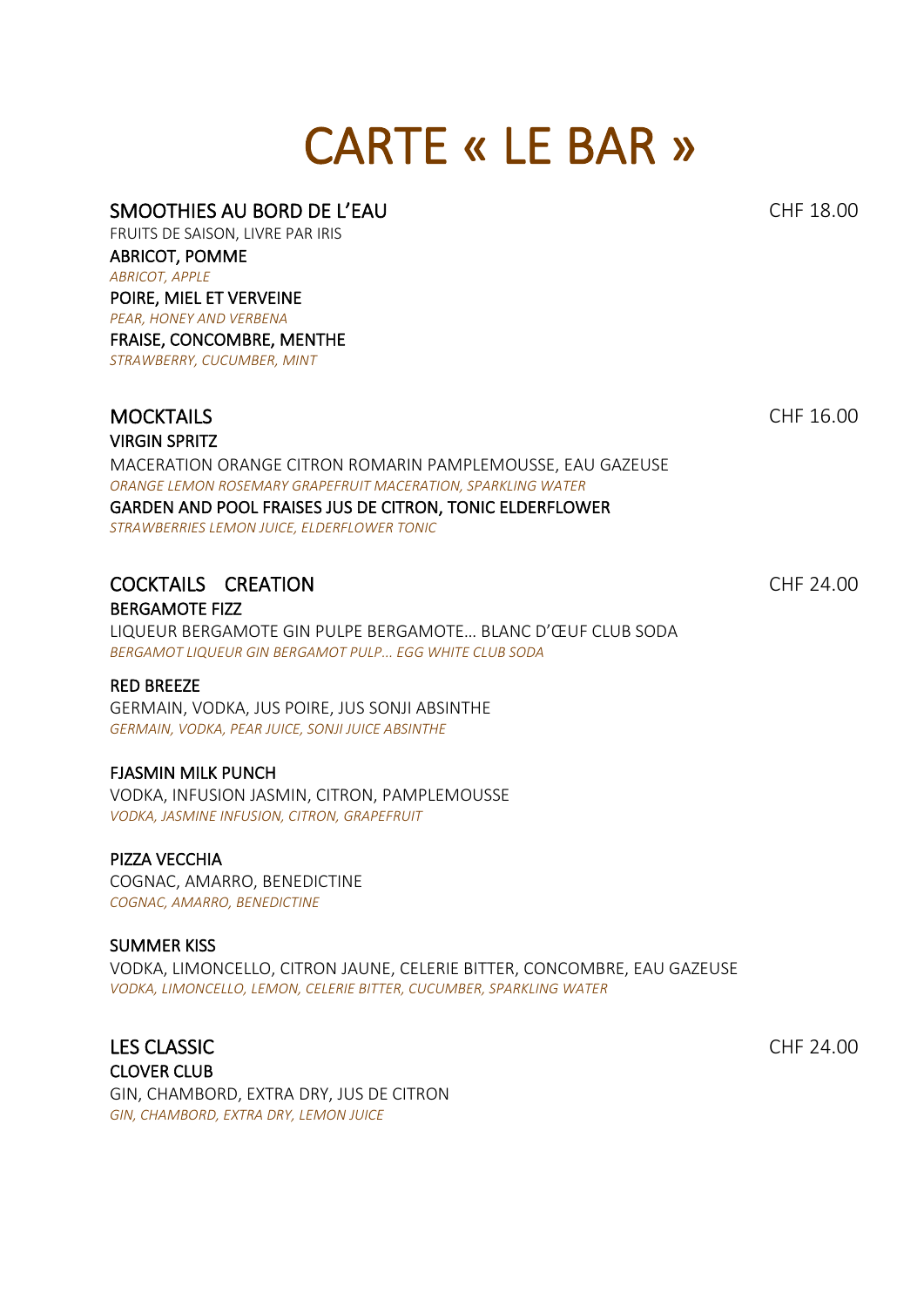#### LAST WORD

GIN, CHARTREUSE, LIQUEUR MARASQUIN, JUS DE CITRON VERT *GIN, CHARTREUSE, MARASCHINO LIQUEUR, LIME JUICE*

#### PAIN KILLER

RHUM AMBRE, CREME DE COCO, JUS D'ANANAS, JUS D'ORANGE *DARK RUM, COCONUT CREAM, PINEAPPLE JUICE, ORANGE JUICE*

#### VOODOO

RHUM, VERMOUTH ROUGE, JUS DE POMME, JUS DE CITRON VERT, SUCRE *RUM, RED VERMOUTH, APPLE JUICE, LIME JUICE, SUGAR*

#### PRESCRIPTION JULEP

MINT LEAVES, COGNAC, RYE WHISKY, SUGAR SIROP, ORANGE BITTER

| <b>MOJITO</b> | <b>APEROL SPRITZ</b> | HUGO | <b>MULE</b> |
|---------------|----------------------|------|-------------|
|               |                      |      |             |

*NOTRE BARMAN EST A VOTRE DISPOSITION POUR TOUTES AUTRES DEMANDES* 

## CARTE SNACK

SERVIS DES 14H30 TOUS LES JOURS

| PANINI JAMBON ET GRUYERE OU CAPRESE | CHF 15.00 |
|-------------------------------------|-----------|
| <b>MELON &amp; JAMBON DU PAYS</b>   | CHF 20.00 |
| <b>MELON &amp; LOCAL HAM</b>        |           |
| ASSIETE VALAISANNE A PARTAGER       | CHF 30.00 |
| 2 personnes                         |           |
| 4 personnes                         | CHF 55.00 |
| <b>GAZPACHO MAISON</b>              | CHF 16.00 |
| <b>PAIN PITA</b>                    | CHF 20.00 |
| 3 ACCOMPAGNEMENTS                   |           |
| <b>TOMATES COEUR DE BOEUF &amp;</b> |           |
| MOZZARELLA BUFFALA                  | CHF 26.00 |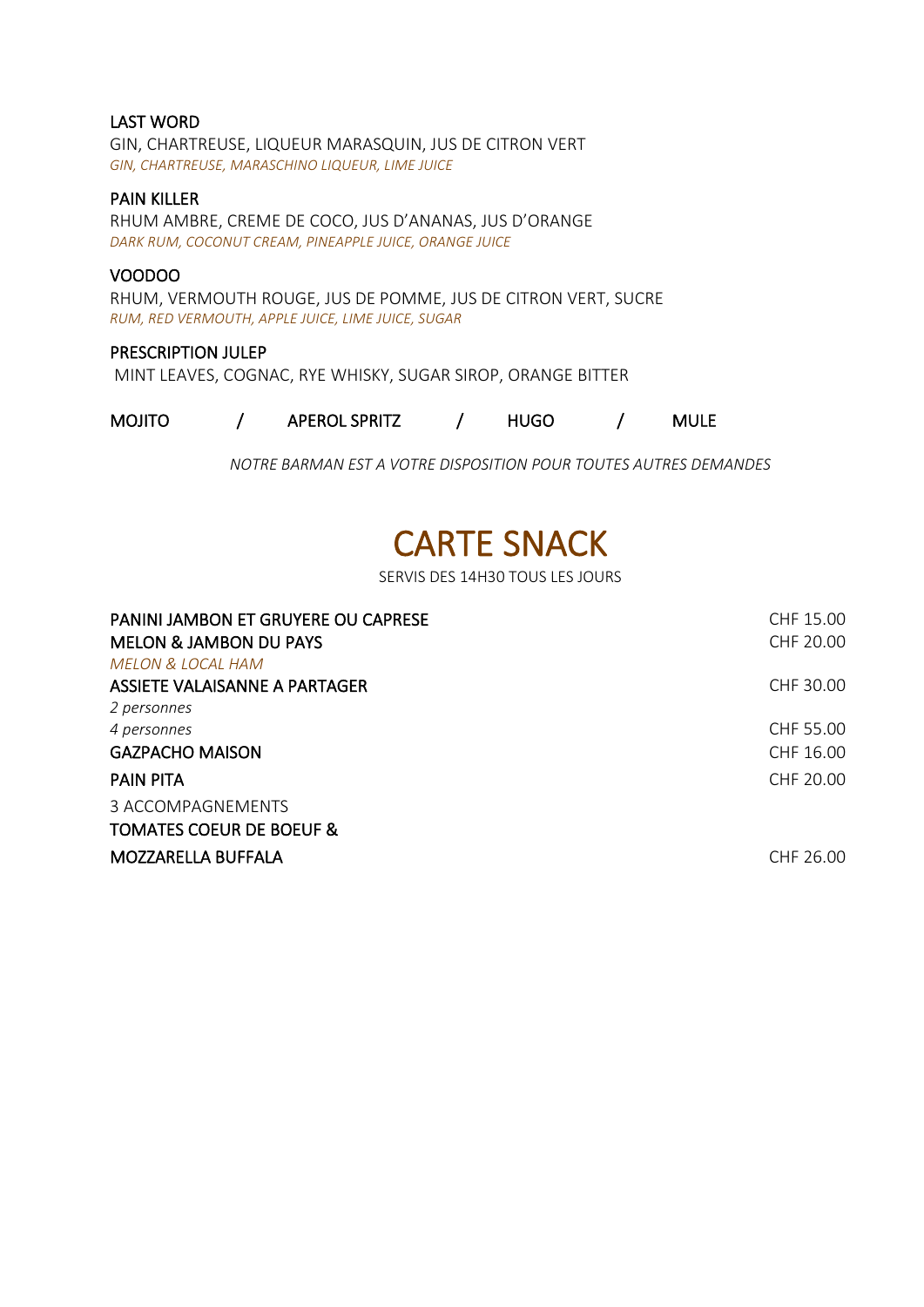| Rhum 4cl                         |       |               |
|----------------------------------|-------|---------------|
| Zacapa 23 (Guatemala) 40%        |       | <b>CHF 20</b> |
| Zacapa XO (Guatemala) 40%        |       | <b>CHF 35</b> |
| Bacardi carta negra (Bermudes)   | 37.5% | <b>CHF 14</b> |
| Bacardi carta blanca (Bermudes)  | 37.5% | <b>CHF 12</b> |
| Plantation original dark         | 40%   | <b>CHF 16</b> |
|                                  |       |               |
| Gin                              |       |               |
| Bombay Sapphire (Angleterre)     | 40%   | <b>CHF 12</b> |
| Elephant Sloe gin (Allemagne)    | 35%   | <b>CHF 16</b> |
| Silent Pool (Angleterre)         | 43%   | <b>CHF 18</b> |
| Citadelle (France)               | 44%   | <b>CHF 16</b> |
|                                  |       |               |
| Vodka                            |       |               |
| Ketel One (Pays-Bas)             | 40%   | <b>CHF 15</b> |
| Turicum vodka (Suisse)           | 41.5% | <b>CHF 25</b> |
|                                  |       |               |
| Tequila                          |       |               |
| Altos (Mexique)                  | 38%   | <b>CHF 16</b> |
|                                  |       |               |
| <b>WHISKY</b>                    |       |               |
| Maker's Mark, bourbon (USA)      | 45%   | <b>CHF 12</b> |
| Tullamore D.E.W. (Irlande)       | 40%   | <b>CHF 12</b> |
| <b>Bulleit RYE (USA)</b>         | 45%   | <b>CHF 16</b> |
| Nikka, from the barrel (Japon)   | 51.4% | <b>CHF 25</b> |
| Kilchoman Sanaig (Ecosse)        | 46%   | <b>CHF 25</b> |
|                                  |       |               |
| <b>LIQUEURS &amp; SPIRITUEUX</b> |       |               |
| Amaretto                         | 28%   | <b>CHF 10</b> |
| Aperol                           | 11%   | <b>CHF 10</b> |
| St Germain                       | 20%   | <b>CHF 10</b> |
| Vermouth Matter: Blanc, Rouge    | 16%   | <b>CHF 12</b> |
| Porto Sandeman: Blanc, Rouge     | 19.5% | <b>CHF 16</b> |
| Ricard                           | 45%   | <b>CHF 12</b> |
| Genepi                           | 41%   | <b>CHF 12</b> |
| Absinthe                         | 65%   | <b>CHF 18</b> |
| Williamine                       | 43%   | <b>CHF 10</b> |
| Abricotine                       | 43%   | <b>CHF 10</b> |
| Pruneau                          | 43%   | <b>CHF 14</b> |
| Vieille prune                    | 41%   | <b>CHF 18</b> |
| Grappa Fior di vite              | 41%   | <b>CHF 12</b> |
| Grappa barrique                  | 41%   | <b>CHF 18</b> |
| Julius (distillat de Pinot Noir) | 41%   | <b>CHF 20</b> |
| Cognac                           | 40%   | <b>CHF 25</b> |
| Armagnac                         | 40%   | <b>CHF 28</b> |
| Calvados                         | 40%   | <b>CHF 25</b> |
|                                  |       |               |